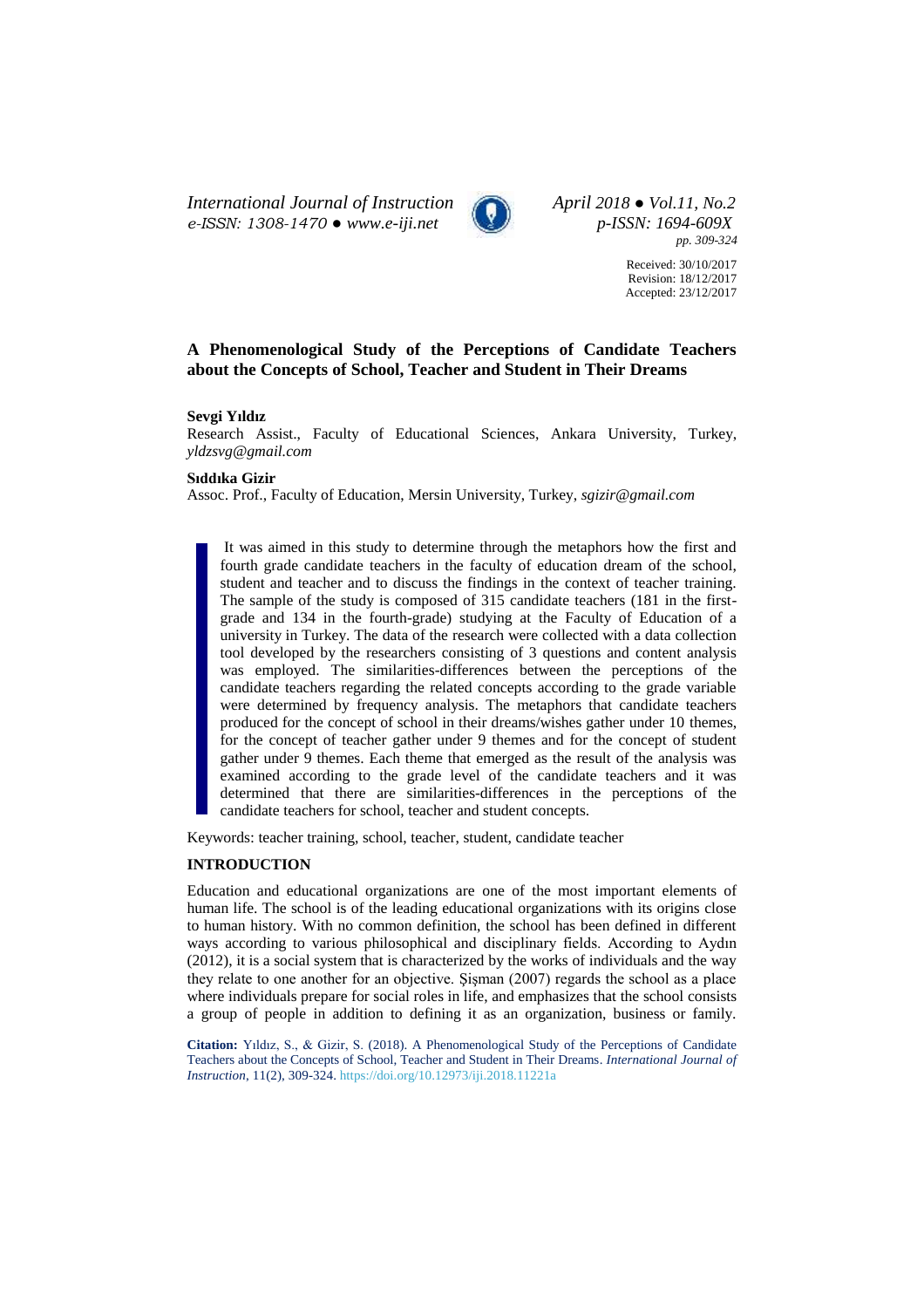Şişman (2012) also states that school descriptions vary according to different perspectives. From a humanistic point of view, the school is seen as an institution that meets the educational needs of the people associated with the school and should meet the expectations of all stakeholders while, in a rational perspective, it is accepted as structures created to achieve specific goals like other organizations and businesses. In this respect, the primary task of the school is to preserve and maintain social stability, harmony and integrity. When considered in terms of system theory, the school is a structure that transforms some inputs (knowledge, human, technology, money, etc.) into a service or product and presents it to its environment while it is seen, in terms of critical theory, as a place where critical thinking is gained, and critical knowledge is produced, taught and practiced. In addition, according to critical theory, school is a means of shaping and regenerating society. From an objective point of view, the centrally developed models and approaches are applied at schools which are seen as universal institutions; on the other hand, unlike the objective viewpoint, the subjective approach, recognizing that there may be differences between the schools, defines it as a peculiar living space that is given a meaning by the shareholders living in the school (Şişman, 2012). However, according to the organizational learning approach, the school works as a service organization in which the teaching and learning objectives are to be realized and the ultimate goal of the school is to ensure student learning. According to the social system approach, the school is a network of complex social relations built by interconnected parts and a certain group of people, and the main purpose of the school is to prepare students for adult roles (Hoy and Miskel, 2010).

Although there is no consensus on the definition and function of the school, it is seen that all perspectives have a common view that the main actors of the school are students and teachers. The legal position of the teaching profession is regulated by Article 43 of the Basic Law of National Education No. 1739 and, according to this, teaching is defined as a specialist profession undertaking the state's education, teaching and related administrative duties. It is stated that preparation for the teaching profession is provided by general culture, special field education and pedagogical formation (Ministry of National Education, 2009). Therefore, teaching is considered as a profession that requires specialized knowledge and skills. Teachers need to have specific competences for the learning-teaching process (planning, teaching process, classroom management, communication, etc.) as well as the field knowledge, teaching profession knowledge and general culture. In addition to these qualifications, a teacher also undertakes many different roles at the same time. Teachers' main roles can be listed as representation, leadership, information resource, mediation, arbitration, judgeship, tutorial, parenting, guidance-confidentiality and counselling. Teacher roles and approaches to teachers have also changed in line with the changing school perspectives and definitions.

On the other hand, the student, one of the main actors of education, is defined as the person who is trying to achieve the learning experiences required by a pre-designed training program in a planned educational environment (Başaran, 2006) and they are seen as the reason for the existence of the school. Erdem (2013) argues that the school should provide services to increase the quality of education in order to make students achieve its educational goals. However, teachers must be extremely careful in their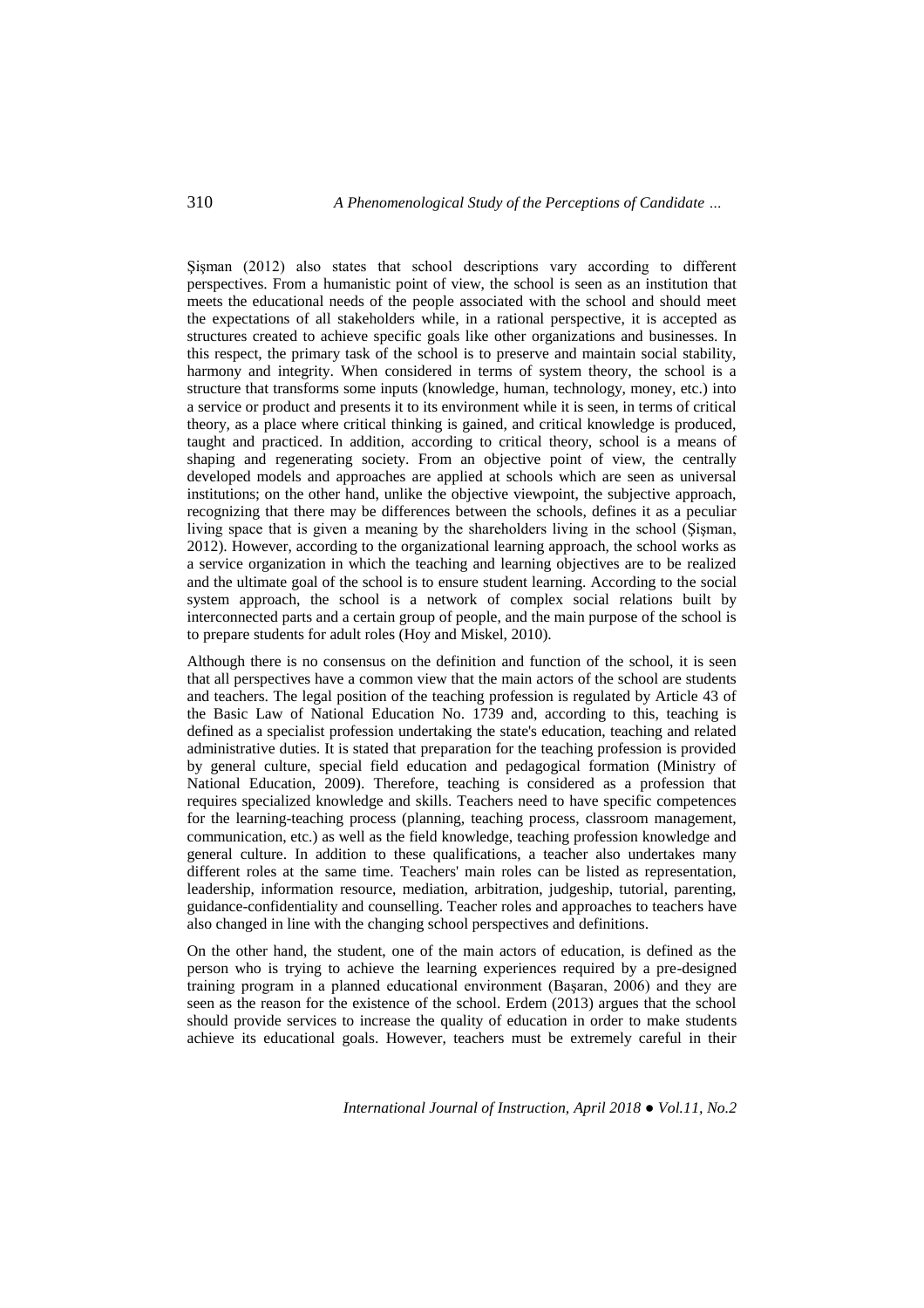relationships with students. It is stated in the literature that the students are influenced by the behaviours of the teachers, they take them role models and this effect is reflected in their attitudes and behaviours of later life (Cerit, 2008, Erdem, 2013; Şişman, 2012).

As a result of defining the relationship between the main actors of education such as teachers and students and the school in various forms according to different approaches, the perceptions of these concepts may change. Saban, Koçbeker and Saban (2006) emphasize that metaphor, a powerful mental instrument, is an effective tool to see how phenomena or events are perceived while Arslan and Bayrakçı (2006) underline that metaphors help us see a phenomenon or an event from other people's eyes or understand and construct a concept domain within the framework of another concept. Similarly, Yıldırım and Şimşek (2013) express that complex ideas, meanings, explanations and associations become understandable in a wide variety of fields through metaphors and they present a comprehensive picture about the subject, case, event or situation being examined.

### **Metaphors in Educational Researches**

Educational metaphors are widely used in educational researches and practices. Balcı (1999) states that educational researchers see metaphor as a means to explain the current phases of educational practices. Balcı (2008) expresses that people use metaphor as a tool in understanding and studying the current situation of education practices. Metaphores are used to reveal the problems in education practices of basic fields such as teacher education, classroom management, education management and counselling, to find solutions to these problems, and to gather information about ideas and opinions in different areas (Balcı, 1999). For instance, in educational administration, metaphors are employed in curriculum development and planning while they are applied in teaching to encourage learning and develop creative thinking. In teacher training, metaphors are used to guide teaching practices and to identify teachers' positions in modern education approaches (Vadeboncoeur and Torres, 2003) and support for teacher-student relationships (Casebeer, 2015). Martínez, Sauleda, and Huber (2001) point out that metaphors have a strong impact on the process of analysis and planning in education.

Arslan and Bayrakçı (2006) emphasize that the metaphor is a powerful mental mapping and modeling mechanism to understand and construct the worlds of individuals. Though quantitative researches are frequently carried out on many dimensions of candidate teachers, the need for the studies in the qualitative research type is also getting important (Başkonuş, Akdal and Taşdemir, 2011). Similarly, Işıkoğlu (2005) states that qualitative research studies in educational sciences and teacher training areas are developing gradually. On the other hand, since metaphors help us see a phenomenon or an event from other people's eyes or understand and construct a concept domain within the framework of another concept and are a powerful mental mapping and modeling mechanism to understand and construct the worlds of individuals (Arslan and Bayrakçı, 2006), the opinions of teachers of the future about how these concepts should be organized can be regarded important especially for the future teacher training policies.

### **Purpose of the Study**

Teacher training programs in higher education institutions are accepted as the first stage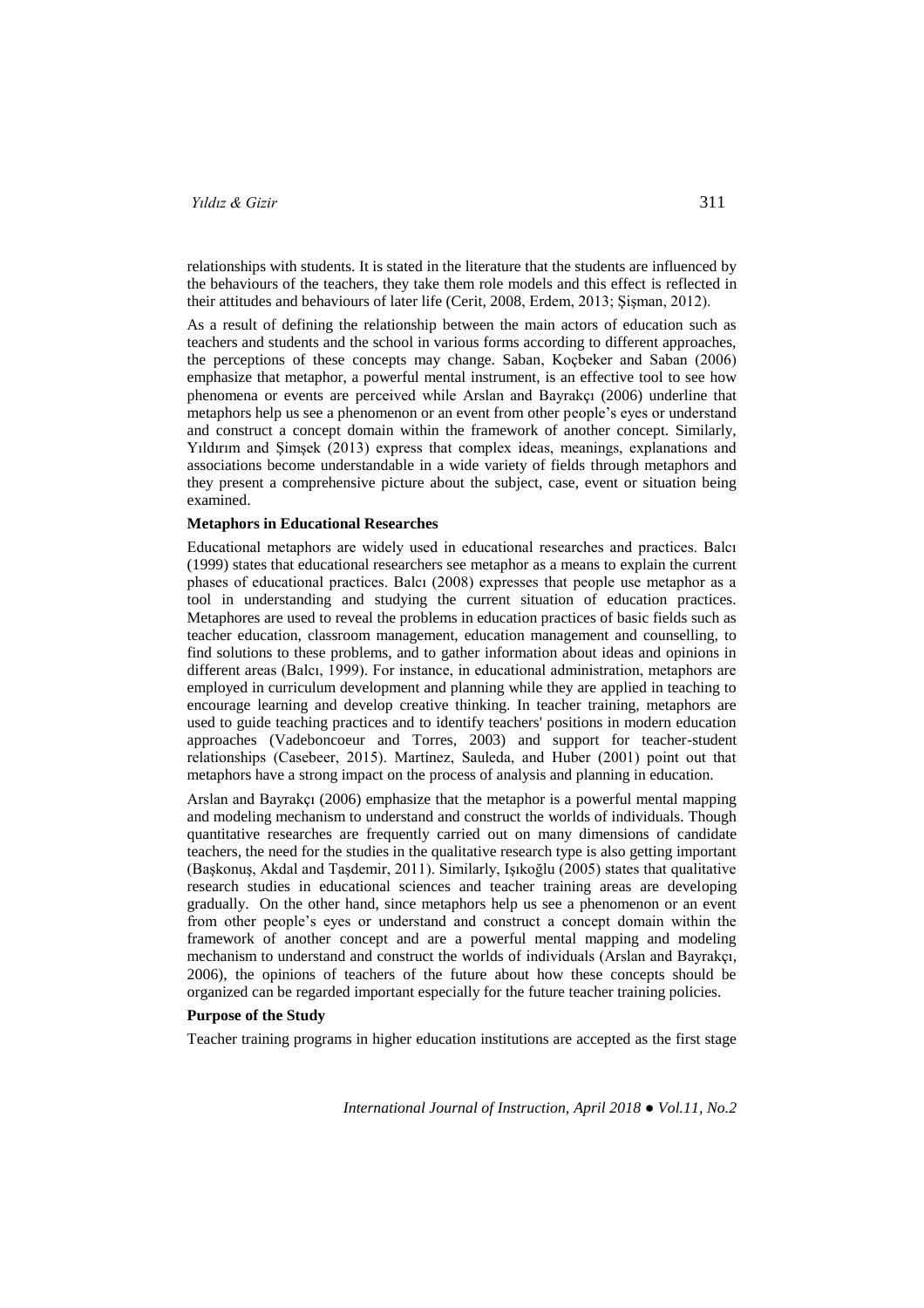of preparation for the teaching profession. However, it is also true that candidate teachers have many experiences during their school years before training starts. Experiences of candidate teachers during their school years and their university education provide a source for their future attitudes and behaviors (Baki and Gökçek, 2007). Regarding this information, it was aimed in this research to determine through the metaphors how the first and fourth grade candidate teachers in the faculty of education dream of the school, student and teacher and to discuss the findings in the context of teacher training. Answers to the following questions were sought within the scope of this general purpose:

1. What are the perceptions of candidate teachers for the concepts of school, student and teacher in their dreams?

2. According to the grade variable, what are the similarities and differences in the perceptions of candidate teachers for the concepts of school, student and teacher in their dreams?

### **METHOD**

## **Research Design**

A qualitative research approach was employed in this study. As phenomenology is concerned with how people perceive a phenomenon, how they remember, how they evaluate it, and how it relates to other people, phenomenology of the qualitative research patterns was chosen in this study. Phenomenology is a science that investigates how people understand, perceive, and transfer their experiences to their minds (Patton, 2014). Therefore, in this study, metaphors forming a strong mental structure to understand individuals' thoughts (Palmquist, 2001) were used as a means of obtaining data.

## **Population and Sample**

Education faculty of a university in Turkey is determined as a case in this study. In 2015-2016 spring semester, a total of 422 first-year students and a total of 510 fourthyear students attended six different programs in the faculty: Computer Education and Instructional Technologies (CEIT), Preschool Education (PE), Guidance and Psychological Counseling (GPC), Social Sciences Education (SSE), Classroom Instruction Education (CIE) and Special Education (SE). Since a total of 932 students were considered to be accessible, no sampling technique was used in this study, and the entire universe was tried to be reached.

Fourth grade students were included in the sample of the study as they were thought to have achieved a certain level of awareness of the concepts covered in this study through their academic and social experiences during their education at the Faculty of Education and to have internalized the faculty culture. On the other hand, first grade students were included in the study due to the fact that their academic and social experiences were low as they were new at the faculty and that they were foreign to the faculty culture as they did not have sufficient interaction with academic and administrative staff as well as inclass and out-of-class communities, which shows that their perceptions of the concepts examined in the study were not yet influenced by their learning process. It is considered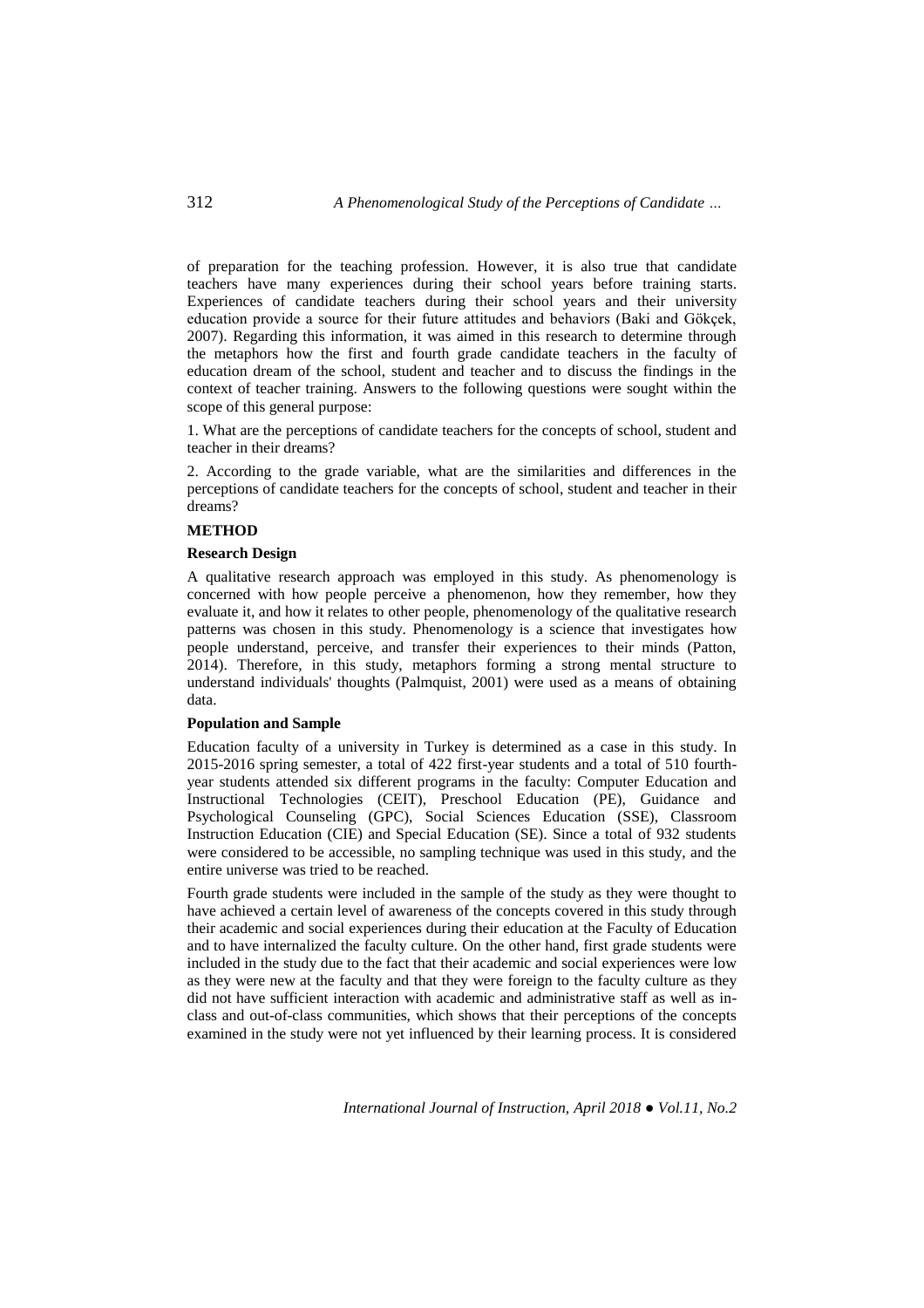that how their perceptions of the concepts covered in the study have changed through their education at the faculty of education can be observed. Because the students' participation in the survey was voluntary and some students did not fill out the data collection tool properly, the data from 315 candidate teachers (181 in the first grade and 134 in the fourth grade) were included in the analysis. Gender and grade information according to the departments of the candidate teachers in the sample are presented in Table 1.

#### Table 1

Distribution of Candidate teachers by Department, Gender and Classes

| Variables |        | CEIT | PE | GPC | <b>SSE</b> | CIE | SЕ | Total |  |
|-----------|--------|------|----|-----|------------|-----|----|-------|--|
| Gender    | Female |      | 61 | 30  | 35         | 62  | 27 | 242   |  |
|           | Male   | Ω    | O  |     |            | 16  |    | 73    |  |
| Grade     | First  | 20   | 32 | 25  | 32         | 48  | 24 | 181   |  |
|           | Fourth |      | 35 | 16  | 20         | 40  | 18 | 134   |  |
| Total     |        | 25   | 67 | 41  | 52         | 88  | 42 | 315   |  |
|           |        |      |    |     |            |     |    |       |  |

Computer Education and Instructional Technologies (CEIT), Preschool Education (PE), Guidance and Psychological Counseling (GPC), Social Sciences Education (SSE), Classroom Instruction Education (CIE) and Special Education (SE).

As seen in Table 1, the sample of the study is in line with the demographic structure of the faculty. According to this, approximately 77% of the participants in the survey are female candidate teachers. First graders constitute approximately 58% of the sample. Classroom, pre-school and social studies teachers are the most frequently represented departments in the sample respectively.

#### **Data Collection Tool and Data Collection**

In this study, the data collection tool was developed by the researchers in regard to the relevant literature and research questions. The draft interview form was evaluated in terms of content, consistency, grammar and intelligibility by three lecturers, two of whom are in the educational sciences, and one of whom is a specialist in Turkish Language and Literature. A pilot study was conducted to determine the intelligibility of the expressions, the writing style and the duration of the application of the data collection tool. In this context, the researcher carried out a pilot study with 20 students from the second and third grades of the faculty. It was observed as a result of this study that participants produced metaphors with general and book descriptions for ideal school, teacher and student concepts. Therefore, revisions were made to prevent this situation in the data collection tool and the final form was created. The data collection tool has two parts: in the first part, there are questions about gender, department and grade, and in the second part, the questions were asked to determine the metaphors of the participants on the concepts of "the school, student and teacher in their dreams/wishes". The candidate teachers were asked to produce metaphors for each concept in this context. For example, they were asked to complete the sentence about the school concept, "The school in my dream is like ....... because .....". They were required to deepen the meaning by explaining their metaphors because individuals may assign different meanings to similar metaphors. The data of the study were obtained from the first and fourth grade students studying at the Faculty of Education during the 2015-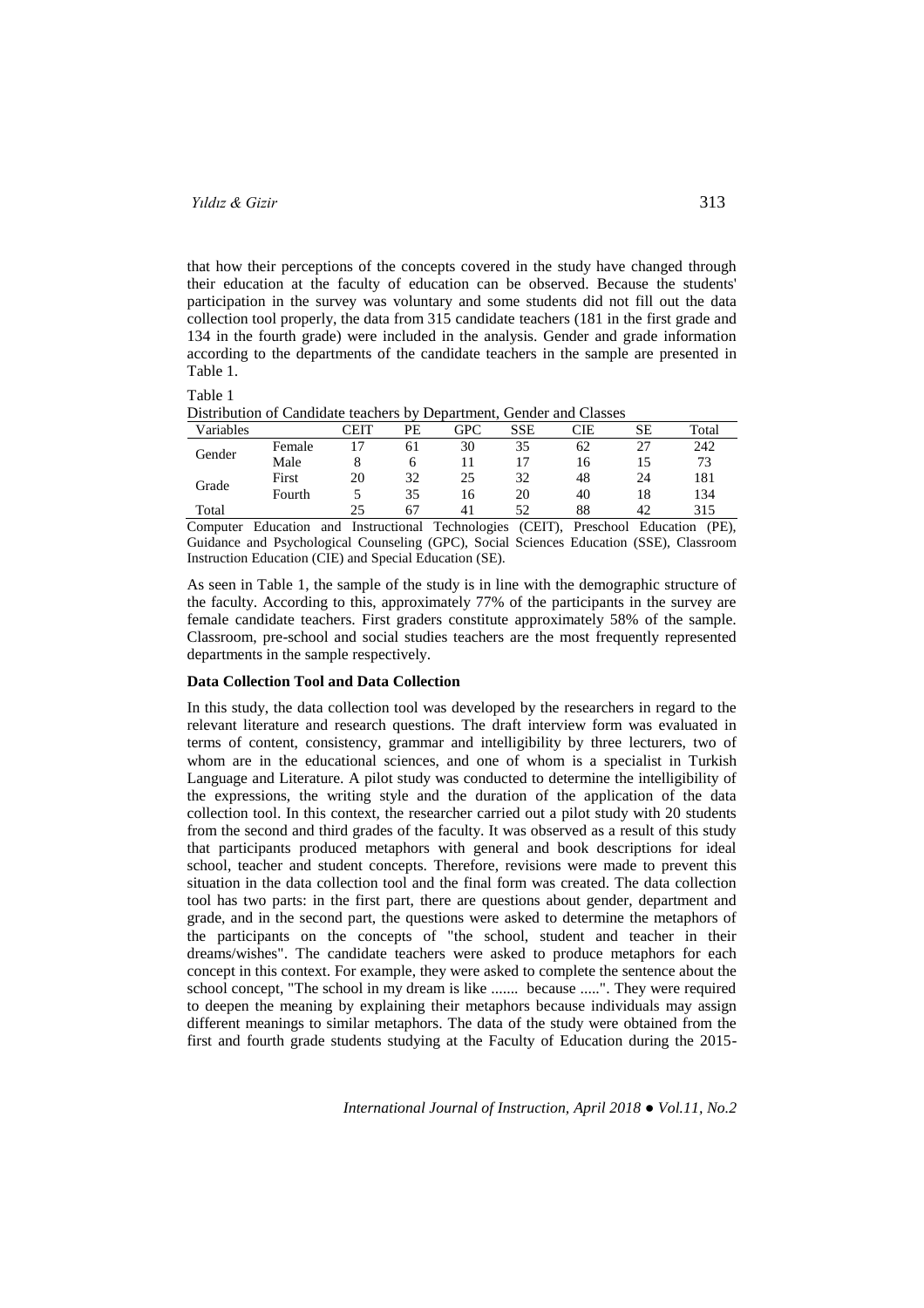2016 spring academic year. After giving the necessary information about the study, data collection tool was applied to the candidate teachers participating in the research on a volunteer basis.

#### **Analysis of Data**

After the data collection process, the data were analyzed by content analysis. The purpose of content analysis is to get concepts and associations that can explain the data. The basic process in content analysis is to bring the data together in a frame of specific concepts and themes, and to edit and interpret them. In addition, according to Yıldırım and Şimşek (2013), it is necessary to make detailed descriptions, in other words to give direct quotations, in order to provide validity and reliability. For this purpose, the findings of the research were supported by direct quotations.

### **FINDINGS**

The findings obtained through the analysis are presented under the themes determined for the concepts covered in the study and the relevant literature is taken into consideration.

### **Perceptions of Candidate Teachers for the Concept of "School in Their Dreams"**

As a result of the analysis, it was found that the candidate teachers produced 313 metaphors for the school concept in their dreams, and these metaphors are seen to gather under 10 themes. The themes that emerged as the result of the analysis of the metaphors produced by the candidate teachers and the sample participant opinions of these themes are presented in Table 2.

Table 2

Sample Metaphors and Themes That All Participants Produced for School Concept in Their Dreams

- Theme 1. School as information centre
- C102-"*My dream school is like the Academy of Plato. Because there is literally education, information and questioning."*

Theme 2. Multifunctional school

C150-"*My dream school is like an advanced place in terms of sociability. Because social activities and acquiring social skills as well as education will contribute a lot to the students."* Theme 3. Multicultural school

C181-"*My dream school is like colors. Because it should accommodate many students with different characteristics. These colors must blend together to create new colors.*"

Theme 4. Natural and free school

C34-"*My dream school is like nature. Because, instead of inside the walls, education should be done as natural and in free environments as possible.*"

Theme 5. Entertaining and interesting school

C8-"*My dream school is like the school in the Harry Potter movie. Because the school should be interesting, entertaining, full of activities and also educational while having fun.*"

Theme 6. Small and equipped school

C289-"*My dream school is like Montessori school type. Because all the necessary tools are given to the students. Students learn by doing and living in small schools."*

Theme 7. Modern and technological school

C25-"*My dream school is like a technology environment. Because I believe that students will be*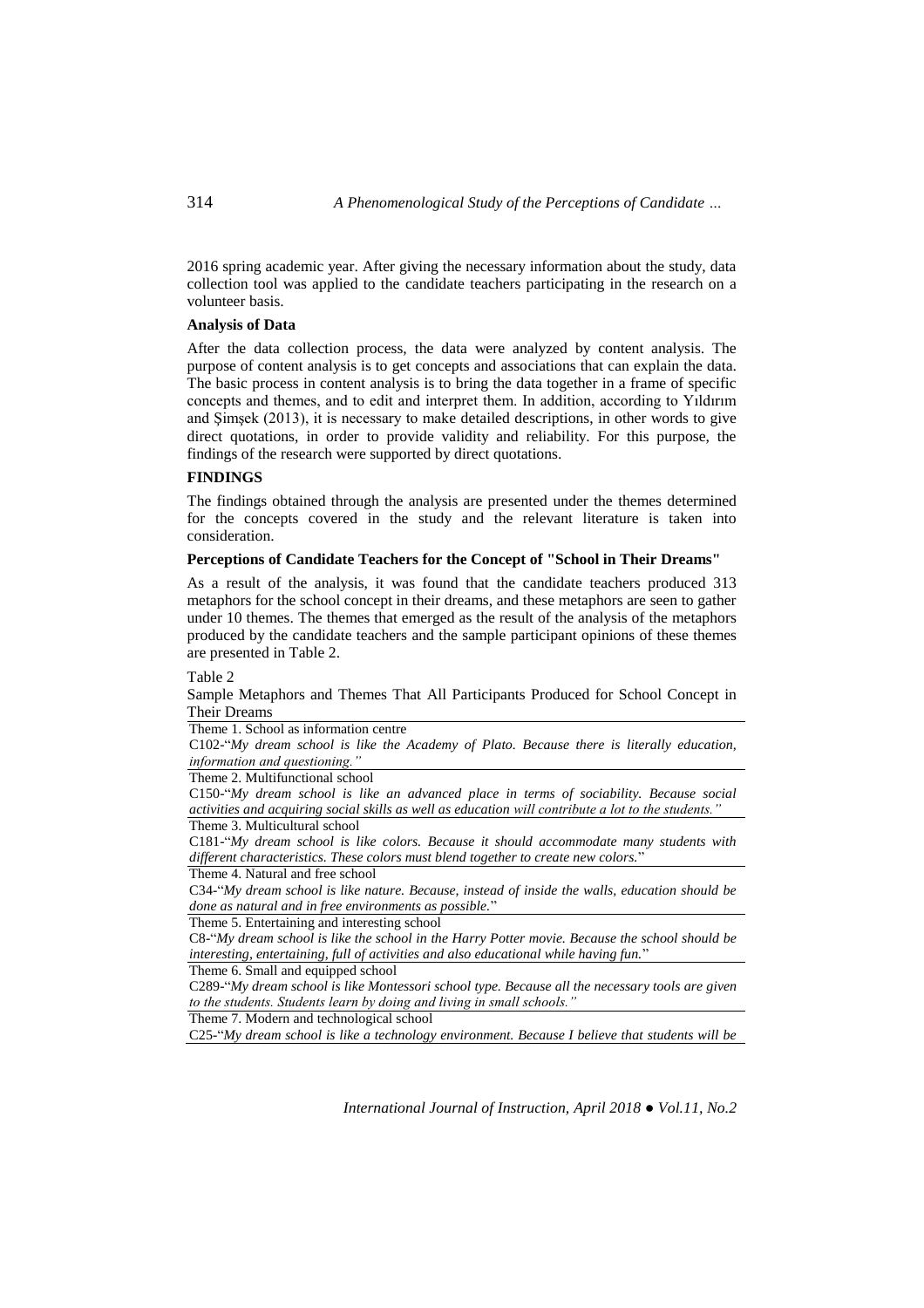*given a better education using technological tools*."

Theme 8. Non-existing School

C12-"*My dream school is like a pink graveyard. Because even though it looks nice, it's a complete asylum, better when there is no school."*

Theme 9. Authoritarian school

C302-"*My dream school is like a house. Because there are some rules. Students have to be disciplined."*

Theme 10. Warm and friendly school

C305-"*My dream school is like a home. Because it is peaceful, comfortable, safe, and there must be confidence, love and respect relationship between student and teacher."*

On the other hand, regarding the grade level, in order to determine the similarities and differences in the perceptions of candidate teachers for the concept of school in their dreams, the related themes are organized according to the frequency percentage. In Table 3, frequency and percentages are shown as to the similarities and differences in the perceptions of candidate teachers for the concept of school in their dreams according to the grade level.

Table 3

Percentage of Similarities and Differences in the Perceptions of Participants for School Concept in Their Dreams by Their Grade Level

|                                     | <b>First Graders</b>          | Percentage | Fourth Graders   | Percentage |
|-------------------------------------|-------------------------------|------------|------------------|------------|
| <b>Themes</b>                       | Number of                     | $(\%)$     | Number of        | (% )       |
|                                     | <b>Metaphors</b>              |            | <b>Metaphors</b> |            |
| School as information centre        | 17                            | 9.3        | 26               | 19.6       |
| Entertaining and interesting school | 34                            | 18.7       | 15               | 11.3       |
| Natural and free school             | 25                            | 13.8       | 24               | 18.1       |
| Modern and technological school     | 30                            | 16.5       | 17               | 12.8       |
| Warm and friendly school            | 42                            | 23.2       | 27               | 20.4       |
| Non-existing school                 |                               | 2.7        |                  | 0.0        |
| Multicultural school                | 10                            | 5.5        | 10               | 7.5        |
| Multifunctional school              | 13                            | 7.1        |                  | 5.3        |
| Small and equipped school           | $\mathfrak{D}_{\mathfrak{p}}$ | 1.1        |                  | 2.2        |
| Authoritarian school                |                               | 1.6        |                  | 1.5        |

According to Table 3, in the themes of school as information centre and entertaining and interesting school, relatively distinct differences are seen between the first and fourth graders. When evaluated in general terms, the students in the first grade wished for the school to be entertaining and interesting more than the students in the fourth grade. On the other hand, the fourth-grade students pointed out more to the school that produced and distributed information. Their views about other themes seem to be relatively similar.

### **Perceptions of Candidate Teachers for the Concept of "Teacher in Their Dreams/Wishes"**

As a result of the analysis, it was found that the candidate teachers produced 312 metaphors for the teacher concept in their dreams/wishes, and these metaphors are seen to gather under 9 themes. Sample metaphors from the themes and participants for the concept of teacher are shown in Table 4.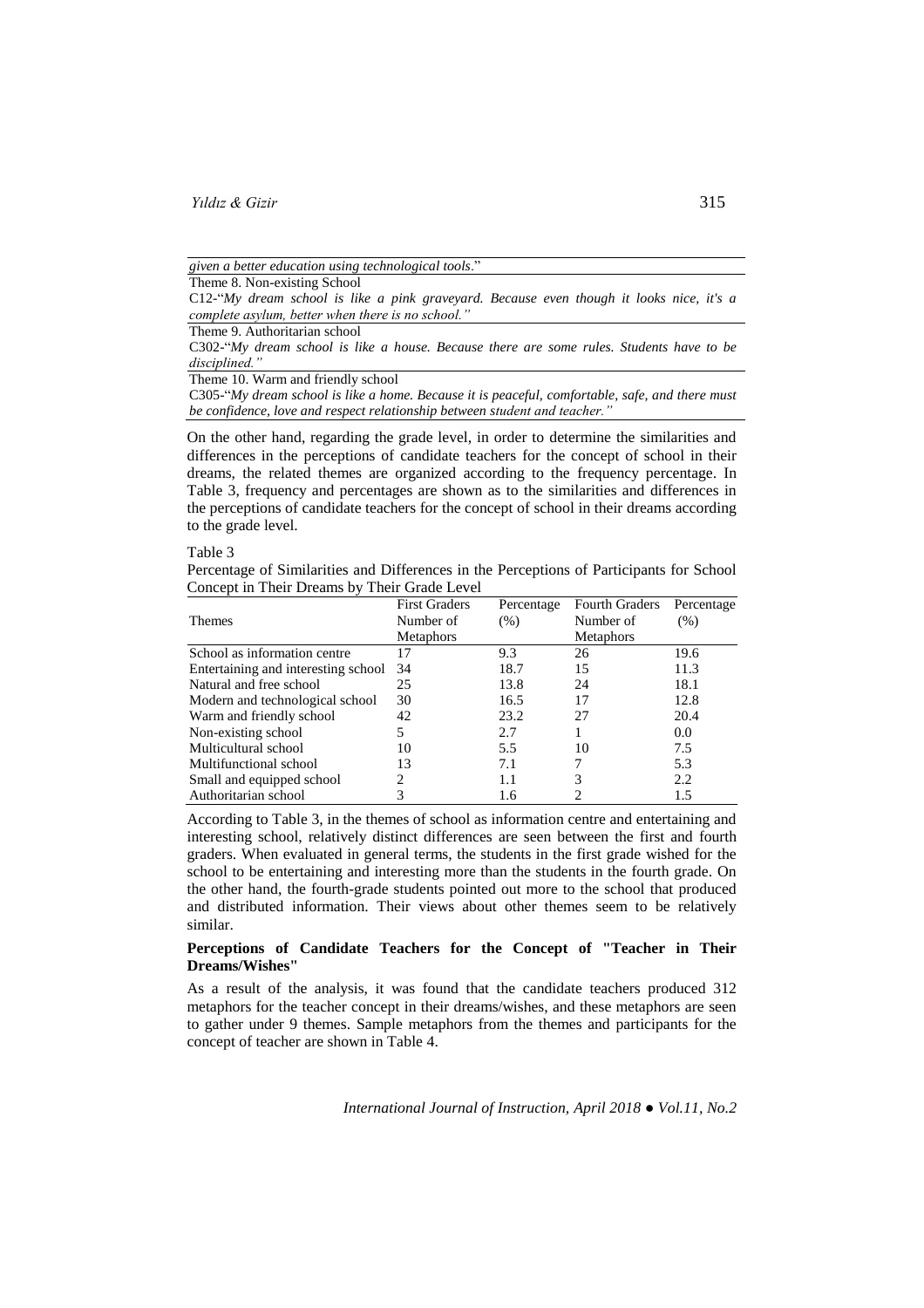### Table 4

Sample Metaphors and Themes That All Participants Produced for "Teacher" Concept in Their Dreams/Wishes

Theme 1. Information-source teacher

C56-"*My dream teacher is like a lion. Because he must have a comprehensive knowledge, be wise and experienced."* 

Theme 2. Highly qualified teacher

C51-*"My dream teacher is like Atatürk. Because he was disciplined, hardworking, virtuous and scientific. He was a foresighted person working for his people."*

Theme 3. Lesson-focused teacher

C143-"*My dream teacher is like a robot. Because it's enough to teach the lesson. It's not nice to force participation and give a lot of homework."*

Theme 4. Self-improving teacher

C7-" *My dream teacher is like a truck of which brake has failed. Because he must constantly search for things, no obstacles should stop him. He must work hard to be a dream teacher of his students."*

Theme 5. Authoritarian teacher

C159-"*My dream teacher is like a father. Because he keeps the distance with the students and does not allow the students to disrespect himself."*

Theme 6. Student-centered teacher

C121-"*My dream teacher is like a god. Because he needs to predict and organize the environment in which students can satisfy their needs and realize themselves."* 

Theme 7. Warm and friendly teacher

C245*-"My dream teacher is like a mother. Because he must be affectionate, full of love and concerned like a mother."*

Theme 8. Coherent teacher

C63-*"My dream teacher is like a parent. Because he should love us, be affectionate but get angry with us when necessary."*

Theme 9. Leading teacher

C158-*"My dream teacher is like a lighthouse. Because the teacher should show the way to the students like a lighthouse in the endless sea."*

On the other hand, regarding the grade level, in order to determine the similarities and differences in the perceptions of candidate teachers for the concept of teacher in their dreams/wishes, the related themes are organized according to the frequency percentage. In Table 5, frequency and percentages are shown as to the similarities and differences in the perceptions of candidate teachers for the concept of teacher in their dreams/wishes according to the grade level.

Table 5

Percentage of Similarities and Differences in the Perceptions of Participants for Teacher Concept in Their Dreams/Wishes by Their Grade Level

|                            | <b>First Graders</b> | Percentage | <b>Fourth Graders</b> | Percentage |
|----------------------------|----------------------|------------|-----------------------|------------|
| <b>Themes</b>              | Number of            | (% )       | Number of             | (% )       |
|                            | <b>Metaphors</b>     |            | <b>Metaphors</b>      |            |
| Warm and friendly teacher  | 69                   | 37.7       | 25                    | 19.2       |
| Highly-qualified teacher   | 19                   | 10.3       | 31                    | 23.8       |
| Student-centered teacher   | 23                   | 12.5       | 32                    | 24.6       |
| Information-source teacher | 26                   | 14.2       |                       | 5.3        |
| Coherent teacher           | 10                   | 5.4        | 2                     | 1.5        |
| Leading teacher            | 14                   | 7.6        | 12                    | 9.2        |
| Self-improving teacher     | 16                   | 8.7        | 13                    | 10         |
| Lesson-focused teacher     | 2                    | 1.0        | 3                     | 2.3        |
| Authoritarian teacher      |                      | 2.1        | 4                     | 3.0        |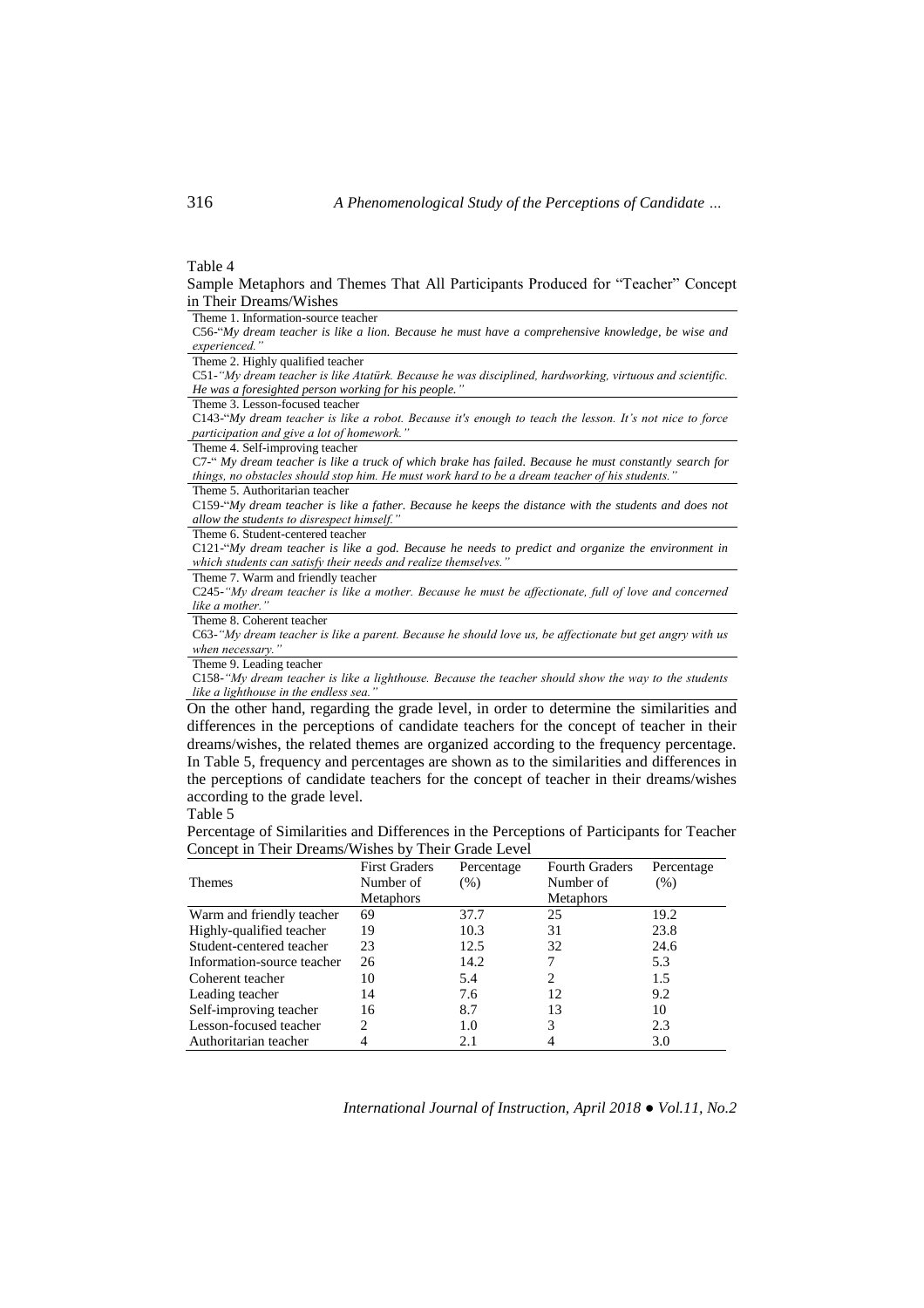When Table 5 is examined, in the themes of warm and friendly teacher, highly-qualified teacher, student-centered teacher and information-source teacher, relatively distinct differences are seen between the first and fourth graders. The differences show that the students in the first grade want a warm and friendly, highly qualified and knowledgeable teacher who removes distances from their students. On the other hand, the fourth-grade students wish to have a teacher who is very interested in his students, who takes them as the centre of his profession, and have many different roles as well as human values and many different features. Their views about other themes are considered similar as there are slight differences.

#### **Perceptions of Candidate teachers for the Concept of "Student in Their Dreams "**

As a result of the analysis, it was found that the candidate teachers produced 299 metaphors for the concept of student in their dreams, and these metaphors are seen to gather under 9 themes. Sample metaphors from the themes and participants for the concept of teacher are shown in Table 6.

#### Table 6

Sample Metaphors and Themes That All Participants Produced for "Teacher" Concept in Their Dreams/Wishes

Theme 1. Hardworking and responsible student

C180- *My dream student is like a lamb. Because the lamb obeys its owner and also is a sweet and charming animal. Likewise, students are sweet, cute beings who listen to teachers and study their lessons.* Theme 2. Highly skilled student

C276- *My dream student is like a rabbit with glasses and trainers. Because he is a cute creature who is successful in his lessons with his glasses and jumps out of social stairs with his trainers.* Theme 3. Distinctive student

C268- *My dream student is like a rainbow. Because he should have every color:intelligent, naughty, lazy and hardworking.*

Theme 4. Normal student

C293- *My dream student is like himself. Because we can not contribute much to students by changing them. We can develop them in areas where they are being themselves.*

Theme 5. Sympathetic student

C256*- My dream student is like a smurf. Because we neither work very hard nor ignore everything. He should be moderate and be able to enjoy being a student.*

Theme 6. Questioning and criticizing student

C216- *My dream student is like a 3-year-old kid. Because he asks all the questions he wished to learn without worrying at that age. We are not able to ask as many questions as we can.* Theme 7. Obedient student

C195- *The student in my dream is like an adult. Because he must listen to the advices and be respectful.* Theme 8. Talented student

C235- *My dream student is like Father Geppetto. Because he must be skilled and talented in handicrafts.* Theme 9. Trainable and shapable student

C259*- My dream student is like a pure water. Because pure water is clean, clear and not mixed into anything. It becomes what you want.*

On the other hand, regarding the grade level, in order to determine the similarities and differences in the perceptions of candidate teachers for the concept of student in their dreams, the related themes are organized according to the frequency percentage. In Table 7, frequency and percentages are shown as to the similarities and differences in the perceptions of candidate teachers for the concept of student in their dreams/wishes according to the grade level.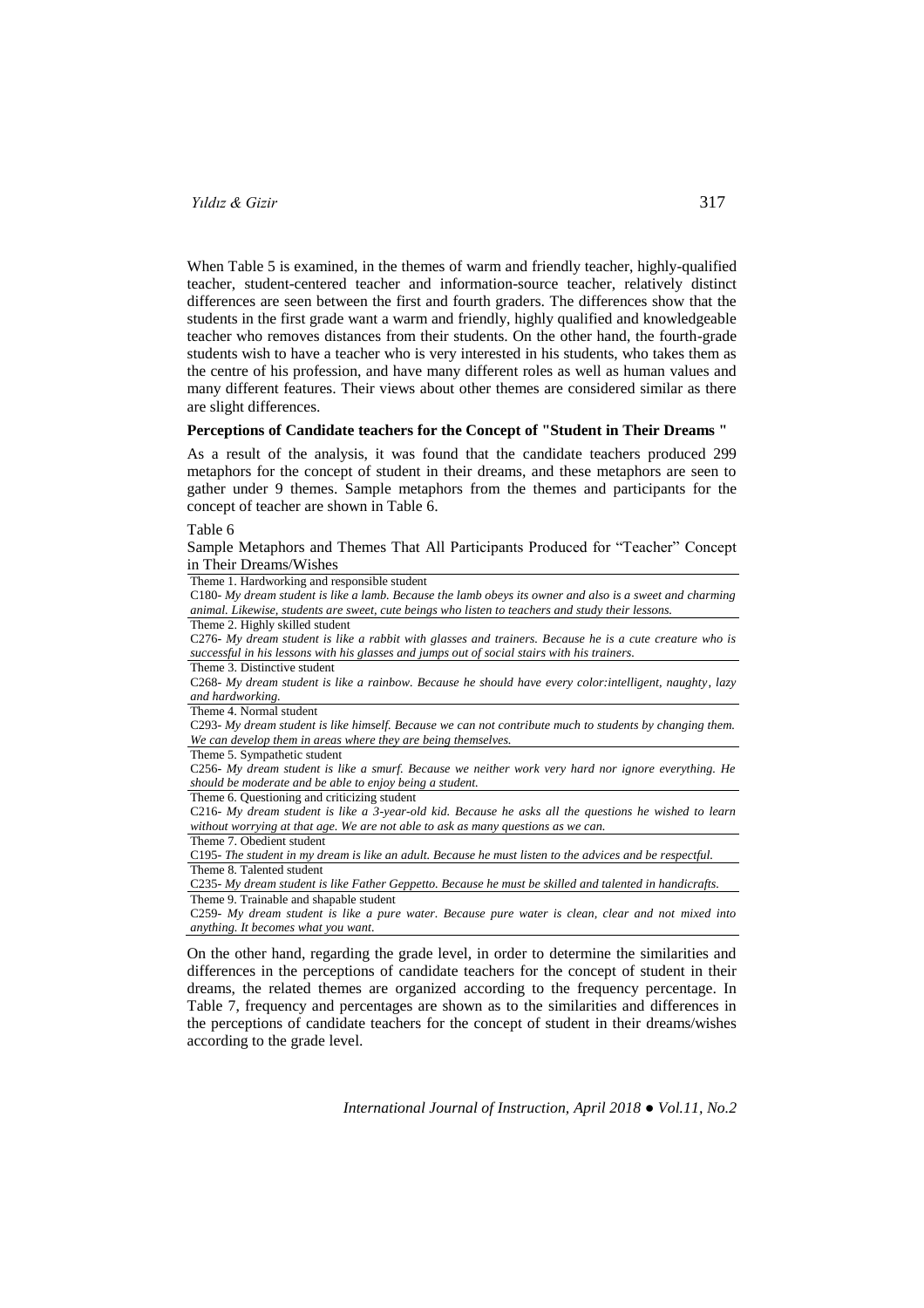## Table 7

Percentage of Similarities and Differences in the Perceptions of Participants for the Concept of Student in Their Dreams by Their Grade Level

|                                        | <b>First Graders</b> | Percentage | Fourth Graders Percentage |      |
|----------------------------------------|----------------------|------------|---------------------------|------|
| <b>Themes</b>                          | Number of            | (% )       | Number of                 | (% ) |
|                                        | <b>Metaphors</b>     |            | <b>Metaphors</b>          |      |
| Questioning and criticizing student    | 24                   | 13.6       | 9                         | 7.0  |
| Highly-skilled student                 | 26                   | 14.7       | 24                        | 18.1 |
| Obedient student                       |                      | 5.3        | 3                         | 2.3  |
| Trainable and shapable student         | 37                   | 21         | 30                        | 23.4 |
| Distinctive student                    |                      | 1.7        | 4                         | 3.2  |
| Sympathetic student                    |                      | 4.5        |                           | 5.4  |
| Normal student                         |                      | 1.7        | 3                         | 2.3  |
| Hardworking and responsible student 61 |                      | 34.6       | 45                        | 35.1 |
| Talented student                       |                      |            |                           | 1.5  |

As seen in Table 7, in the themes of *questioning and criticizing student, highly-skilled student and obedient student*, relatively distinct differences are seen between the first and fourth graders. The differences show that the students in the first grade prefer to teach curious, querent, questioning, docile and obedient students more than candidate teachers in the fourth grade. On the other hand, it was revealed that fourth grade students are more likely to want students to undertake many different roles. Their views about other themes are considered similar as there are slight differences. The general perception about the concepts of school, teacher and student in the students' dreams is given in Figure 1.



### Figure 1

Characteristics of School, Teacher, and Student in Candidate teachers' Dreams

When the common perceptions of students about the concepts of school, teacher and student are taken as a whole, it can be stated that similarly there are warm and sincere relationships, and that, in schools with such an atmosphere, the warm, friendly and sincere teachers teach the hardworking, docile, clever and responsible students.

### **DISCUSSION AND CONCLUSION**

It was aimed in this research to determine the perceptions of first-grade and fouth-grade candidate teachers studying at the faculty of education of a university on the concept of "school, student and teacher in their dreams" and to evaluate the findings in the context of teacher training. For this purpose, candidate teachers were made produce metaphors for related concepts. Each theme that emerged as the result of the analysis was examined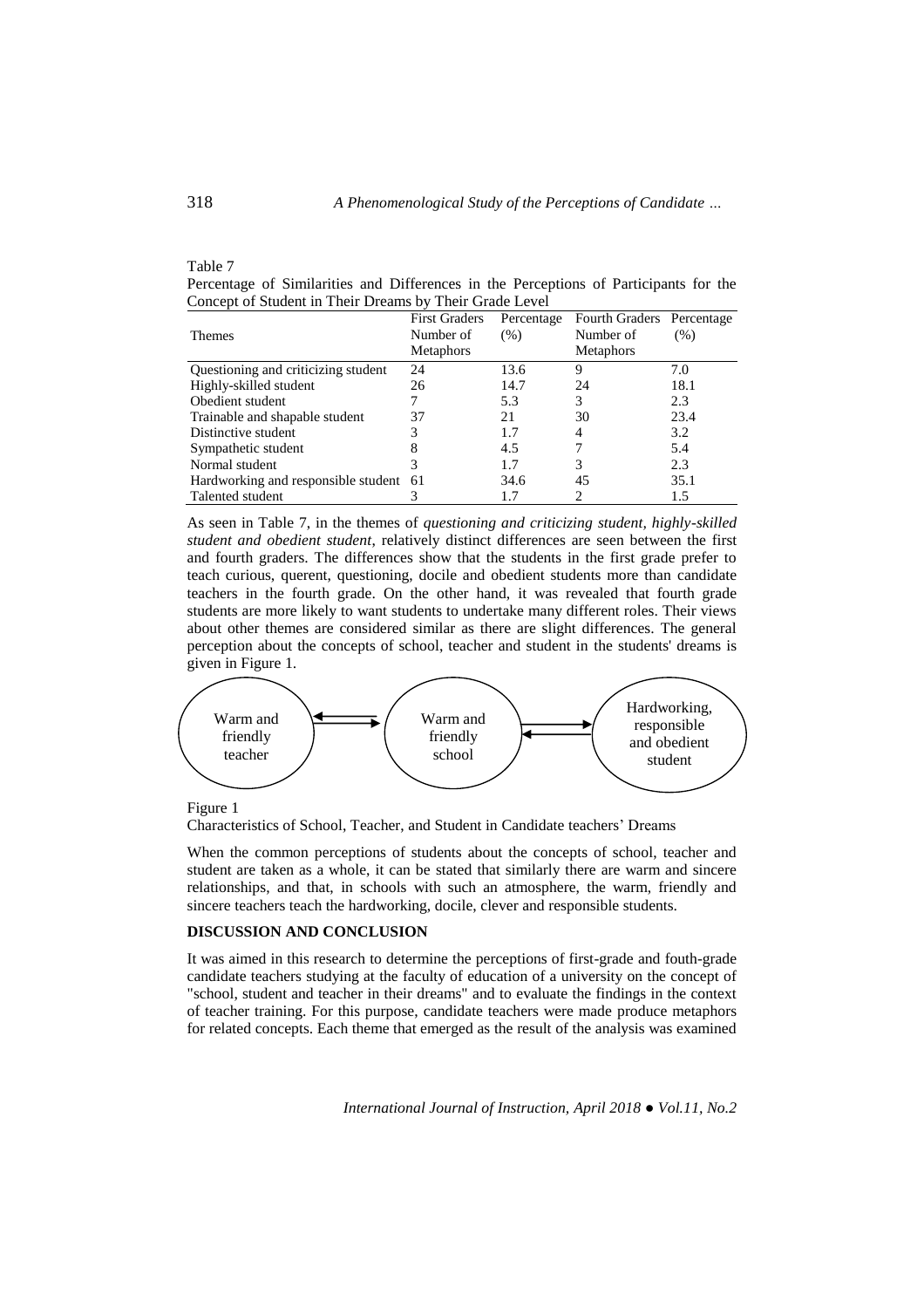according to the grade level of the candidate teachers and it was determined that there are similarities and differences in the perceptions of the candidate teachers about these concepts.

According to the metaphors that the candidate teachers produced for the concept of school in their dreams and that gather under 10 themes, it was determined that the firstand fourth-grade candidate teachers put the most emphasis on *warm and friendly school*. This finding reveals that the teachers of the future dream of schools with a warm atmosphere where there is a healthy and friendly communication between teachers and students. In other words, this result can be regarded as an important indicator that formal schools with bureaucracies and restricted relationships are not favoured by candidate teachers. It can be said according to this finding that teacher training does not make a difference in the perceptions of the candidate teachers about the atmosphere of and the relationships in the school. Özdemir and Akkaya's (2013) study conducted by high school students and teachers supports the findings of this research in that the participants idealize the school as family and home showing that the students prefer warm and friendly atmosphere in the school. In addition, Simmons, Graham & Thomas (2015) found in their study with students between the ages of 6-17 that students dreamed of schools with good atmosphere where they would feel happy. Similar findings are also expressed and supported by Osler (2010) and Kostenius (2011). On the other hand, in the studies conducted for the current perception about school (Aydoğdu, 2008; Balcı, 1999; Özdemir, 2012; Saban, 2011), it is seen that the disciplined, authoritarian and bureaucratic structure of the school is emphasized. This contrast explains why candidate teachers idealize schools as warm and friendly atmospheres. It is seen accordingly that the students who feel uncomfortable with the bureaucratic and chaotic atmosphere of the school prefer the schools with effective relationships built through warmth and sincerity.

On the other hand, the metaphors produced by the first and fourth grade candidate teachers seem to differ significantly in the themes of *school as information center, entertaining and interesting school, natural and free school, and modern and technological school*. It is seen that the first-grade candidate teachers prefer modern, big, technological and entertaining schools more than the fourth-graders. The fourthgrade candidate teachers state that schools which produce and distribute information, are created in more natural environments and offer more freedom to their stakeholders are more likely to be in demand. This difference in perceptions of the first and fourth grade candidate teachers about the school may be due to the undergraduate education and changes in their perceptions or experiences. In other words, the teacher training that candidate teachers receive can lead to a more realistic approach and differentiation in their perceptions. Accordingly, the fourth grade students who are in the last stage of their education and closer to the teaching profession may have taken the school concept more idealistic and, at the same time, more realistically through the activities such as training and school practice. On the other hand, it can be said that first-grade students who are still at the beginning of their vocational education are expecting more sincere and entertaining schools. When the metaphors the general high school students and teachers produced as to the ideal school concept are examined in the study conducted by Özdemir and Akkaya (2013), it is revealed that they want to see the school as a place of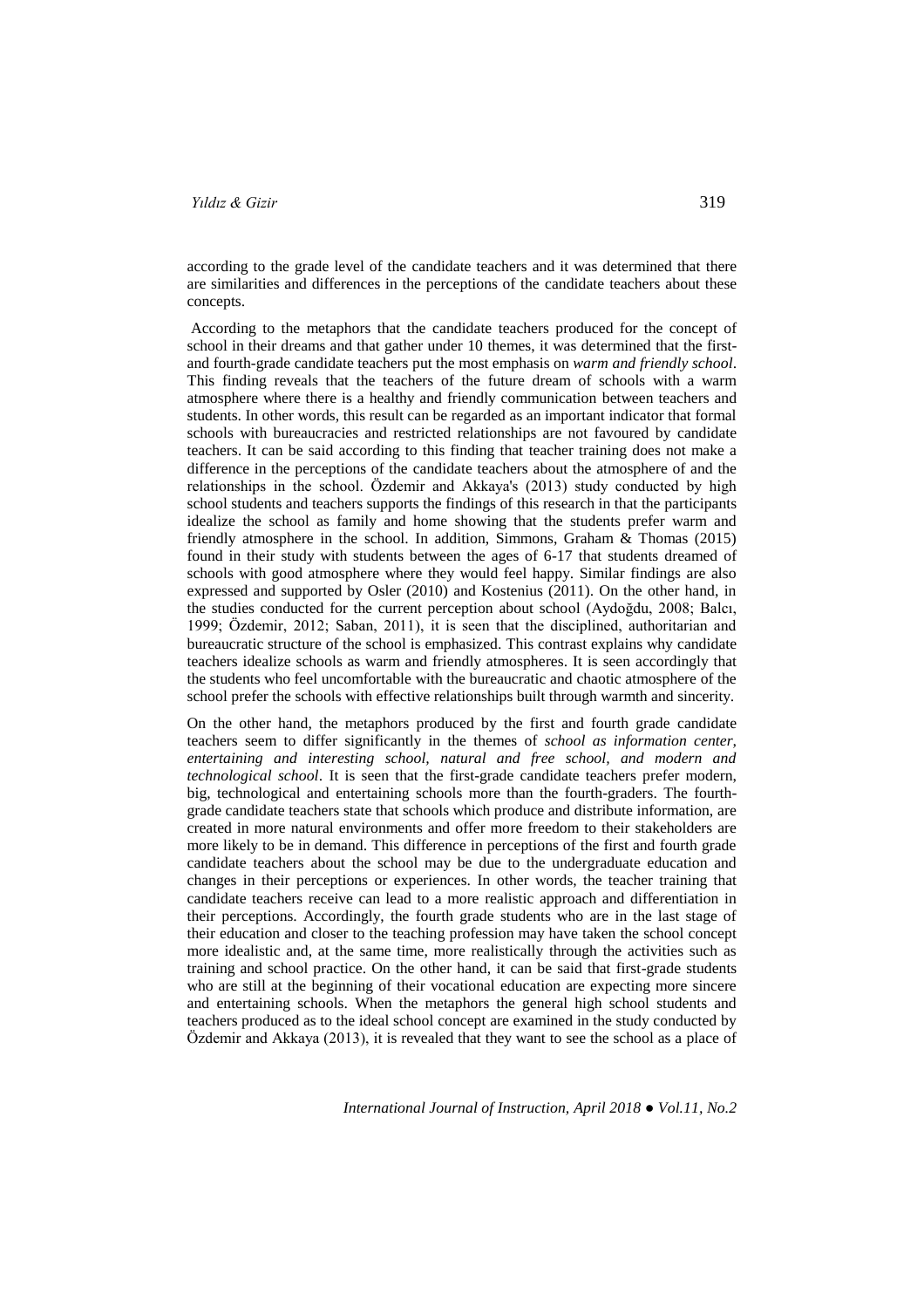trust, happiness and excitement. It is similar that general high school students define school as a place of happiness and excitement while first-grade candidate teachers describe it as an entertaining and interesting place. As a result of the study conducted by Simmons, Graham  $\&$  Thomas (2015) with the students in the changing age range, it is seen that the students want school to be entertaining. According to this, it is considered that first-grade candidate teachers who are still at the beginning of their vocational education and students in other age groups are similarly using their previous education experiences. Therefore, it is seen in these findings that, with the teacher training they have taken, the perceptions of the candidate teachers differ and the most basic functions of the school such as education come into the forefront. Accordingly, it can be said that undergraduate education in the faculty of education makes a significant difference in the perceptions of students about the school in their dreams.

As a result of the analysis of the metaphors that the candidate teachers produces for the concept of the teacher in their dreams, warm, friendly and sincere teachers become more important than other themes in the first-grade candidate teachers. The teachers who center and focus on their students, and are distinctive, warm and friendly are similarly adopted by the fourth-grade candidate teachers. The findings of Baki and Gökçek's (2007) study seem to be in accord with the emphasis of the fourth-grade candidate teachers on highly-qualified teacher. It is seen as a result of the study that the candidate teachers who adopt schools with warm and friendly atmosphere consider the teachers as part of this warmth and friendliness. It is also noteworthy that candidate teachers attribute the characteristics of their dream teacher to their personal characteristics but do not mention their field or professional knowledge. It is observed, on the other hand, that the differentiation of perception between these two groups is in the characteristics of the teacher in their dreams. Unlike the first-grade students, who emphasize that teachers are warm and sincere people, fourth graders adopt the teacher who is student-centered and interested in them as well as wearing many different roles such as guiding, leading or even being a friend. This perception difference of fourth graders, who integrate teaching more with characteristics and roles, may be a result of undergraduate education. Moreover, the fact that these two groups, in common, do not prefer the teacher to be official and authoritative against their students is an important finding of the study as it is a meaningful answer to the question "What should a good teacher be like?" for many years. Similarly, it is seen in most of the researches trying to determine how the desired teacher should be that the most basic emphasis is put on effective communication features such as warmth and sincerity (Arnon & Richel, 2007, Gültekin, 2015, Kozikoglu, 2017, Özabacı & Acat, 2005; Rusu, Shoitu, & Panaite, 2012; Telli, Brok, & Çakıroğlu, 2008). It is also revealed in Yıldız and Çınkır's study carried out with graduate and undergraduate students that they prefer the warm and friendly academician characteristics. In Wubbels & Brekelmans' (2005) review of 20-years researches on teacher-student relations in the classroom, friendly relationships come to the forefront. All these findings are important because they show that a good teacher must be sincere and positive.

When the metaphors produced by the candidate teachers about the concept of student in their dreams are compared on a grade basis, it is seen that the characteristics of the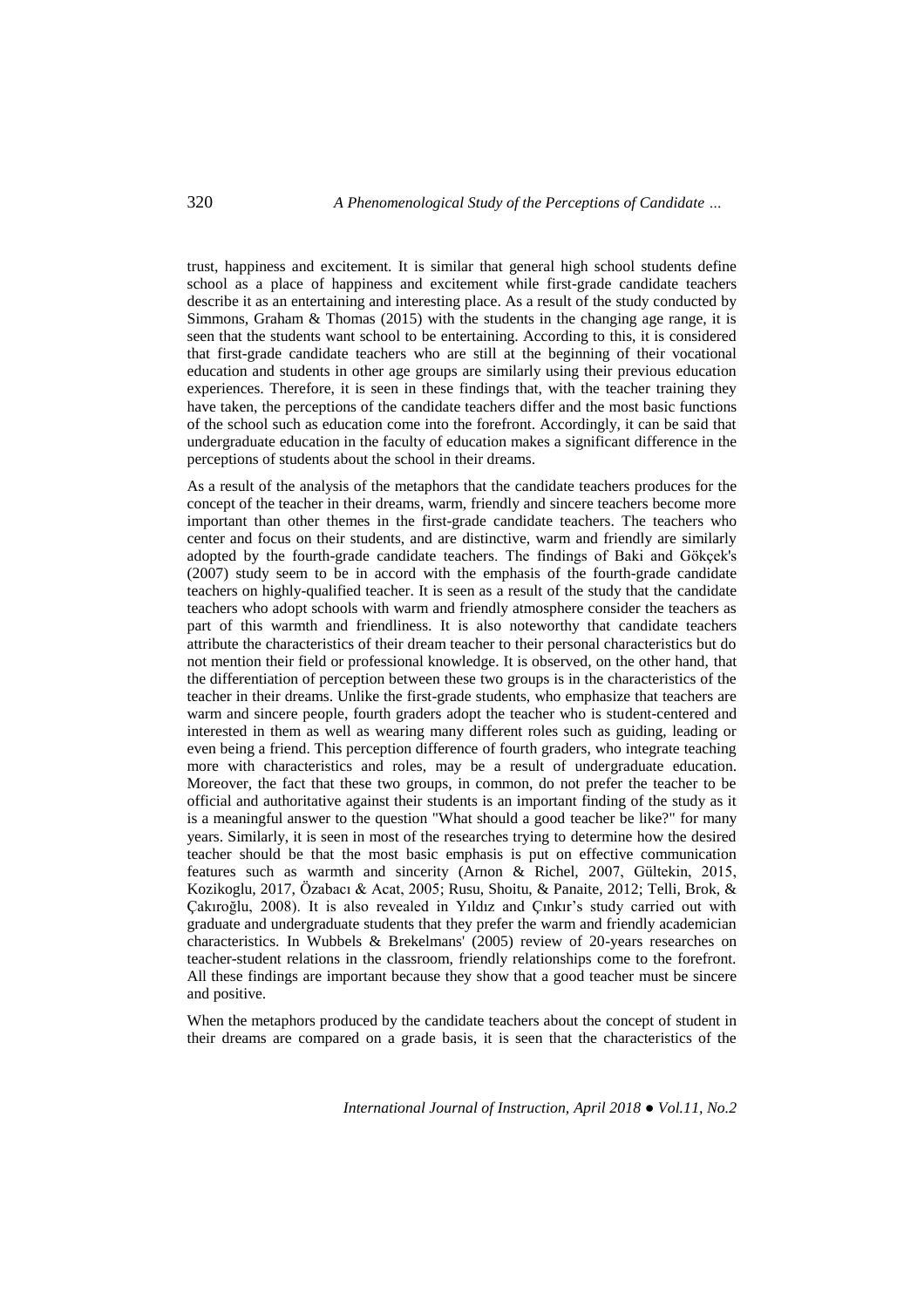dream students of the first and fourth grade candidate teachers are very similar. In both groups, candidate teachers portrayed the student as those who have an adult profile and are aware of responsibilities, intelligent and willing to learn. There are similar studies that idealize students to be responsible, hardworking and mature individuals (Arık at al, 1991; Avcı & Durmuşçelebi, 2014). In addition, the candidate teachers want these students to take the education given by themselves, and at the same time, to have many different characteristics such as entertaining, cute, obedient and clever. This finding is remarkable in that the candidate teachers generally prefer *passive students*. It is seen in literature review that the student structure in the perception studies for the students is also in a passive position. In the current perception studies on the student, the research results revealing students as the shaped entities match up with the findings of this study (Aydin & Pehlivan, 2010, Bozlk, 2002, Çırak, 2014; Saban, 2009, Sezgin at al, 2017). The perceptions about both the adopted and current concepts of student are compatible in terms of passiveness. Similarly, in his study trying to determine what an ideal primary school student is like in the eyes of teachers, Akgül (2015) found that the desired student profile covers the academically passive, hardworking, clever and obedient students. In addition, it is seen that the students who have reached full maturity with moral values are desired by the teachers. These findings are remarkable in that the student is always passively idealized by the teachers and candidate teachers. This result reveals a perception that ignores the student's activities and the problems that he may experience or cause according to his age. Moreover, these findings support the approach of critical theorists such as Freire (2016), Apple (2009), Giroux (2007) and Baker (2013) that students are passivated and filled with stereotypes at school. It is also clear that this passive student perception is contradictory to the student-centered education concept developed in the 21st century. This situation can be explained as a serious shortcoming of undergraduate education. It can be thought that the teachers and candidate teachers who want their students to only obey the orders, study lesson and be clever beings have such a perception as the result of the standard teacher training they have taken.

In conclusion, it is seen that, for different concepts, candidate teachers have similar perceptions in some themes while having different perceptions in some other themes. These similar and different perceptions may be due to the assumption that the candidate teachers will progress through their point of views throughout the course of their teacher training, and that their educational experiences and understandings in the university do not change their previous educational experience (Leavy, Mcsorley and Bote, 2007). Long-term improvements can be made system-wide through the teacher-educators' positive attitudes towards the profession in teacher education and the practices in the society to increase the status and reputation of the profession.It is possible to reach a general conclusion about what kind of school structure is desired and what basic teacher characteristics are by conducting similar studies at different levels of schools and specifying the characteristics of the dream school, teacher and student. These results can play a role in shaping the future education system and, therefore, in the planning of teacher training for the future.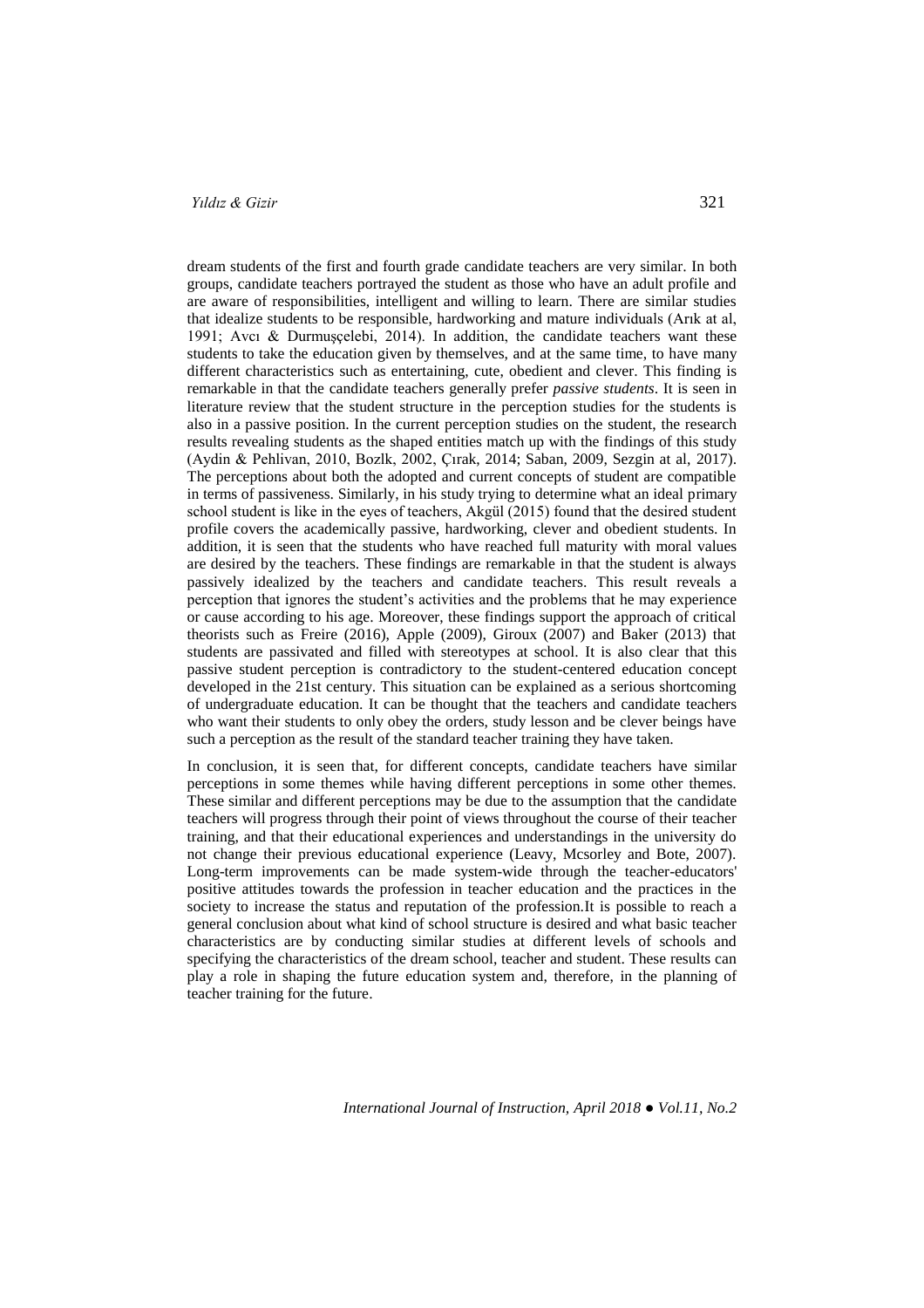## **REFERENCES**

Akgül, İ. (2015). Sınıf öğretmenlerine göre ideal ilkokul öğrencisi nasıl olmalıdır? Esenler ilçesi örneği. *Journal of Research in Education and Training, 4*(3), 142-149.

Apple, M. W. (2009). *Müfredatın ve eğitimin yeniden yapılandırılması/Neoliberalizmin ve yeni-muhafazakarlığın gündemi.* Eleştirel pedagoji söyleşileri (Çev. E. Ç. Babaoğlu). İstanbul: Kakedon Yayınları.

Arık, İ. Arkonaç, A. S. Yılmazer, N., & Cinan. S. (1991). Bir grup lise öğretmeninin ideal öğrenci ile ilgili algıları. M.K. *Atatürk Eğitim Fakültesi Eğitim Bilimleri Dergisi,* 17-23.

Arnon, S., & Reichel, N. (2007) Who is the ideal teacher? Am I? Similarity and difference in perception of students of education regarding the qualities of a good teacher and of their own qualities as teachers. *Teachers and Teaching, 13*(5), 441-464.

Arslan, M. M., & Bayrakçı, M. (2006). Metaforik düşünme ve öğrenme yaklaşımının eğitim-öğretim açısından incelenmesi. *Milli Eğitim Dergisi, 171,* 100-108.

Avcı, Ö. Y., & Durmuşçelebi, M. (2014). Öğretmen görüşlerine göre ideal öğrenci tipi. *Türkiye Sosyal Politika ve Çalışma Hayatı Araştırmaları Dergisi, 4*(6), 22-44.

Aydın, İ. (2012). İlköğretim okulu öğrenci, öğretmen ve yöneticilerin okula ilişkin ürettikleri metaforlar ve okul doyumuna ilişkin ipuçları. VII. Ulusal Çocuk Kültürü Kongresi Bildirileri. Ankara. Aydoğdu, E. (2008). *İlköğretim okullarında öğrenci ve öğretmenlerin sahip oldukları okul algıları ile ideal okul algılarının metaforlar yardımıyla analizi*. Yayınlanmamış yüksek lisans tezi. Anadolu Üniversitesi, Eskişehir.

Baker, C. (2006). *Zorunlu eğitime hayır*. (Çev. A. Sönmezay). İstanbul: Ayrıntı Yayınları.

Baki, A., & Gökçek, T. (2007). Matematik öğretmeni adaylarının benimsedikleri öğretmen modeline ilişkin bazı ipuçları. *Hacettepe Üniversitesi Eğitim Fakültesi Dergisi*, 32, 22–31.

Balcı, A. (2008). *Örgüt mecazları.* Ankara: Ekinoks Yayınevi.

Balcı, A. (1999). *Metephorical images of school: school perceptions of students, teachers and oarents from four selected schools*. Yayınlanmamış doktora tezi, Ortadoğu Teknik Üniversitesi, Sosyal Bilimler Enstitüsü. Ankara.

Başaran, İ. E. (2006). *Türk eğitim sistemi ve okul yönetimi.* Ankara: Ekinoks Eğitim Danışmanlık ve Basım Yayın.

Bozlk, M. (2002). The college student as learner: insight gained through metaphor analysis. *College Student Journal, 36*, 142–151.

Casebeer, D. (2015). Mapping preservice teachers' metaphors of teaching and learning. I*nternational Journal of Learning, Teaching and Educational Research, 12*(3), 13-23.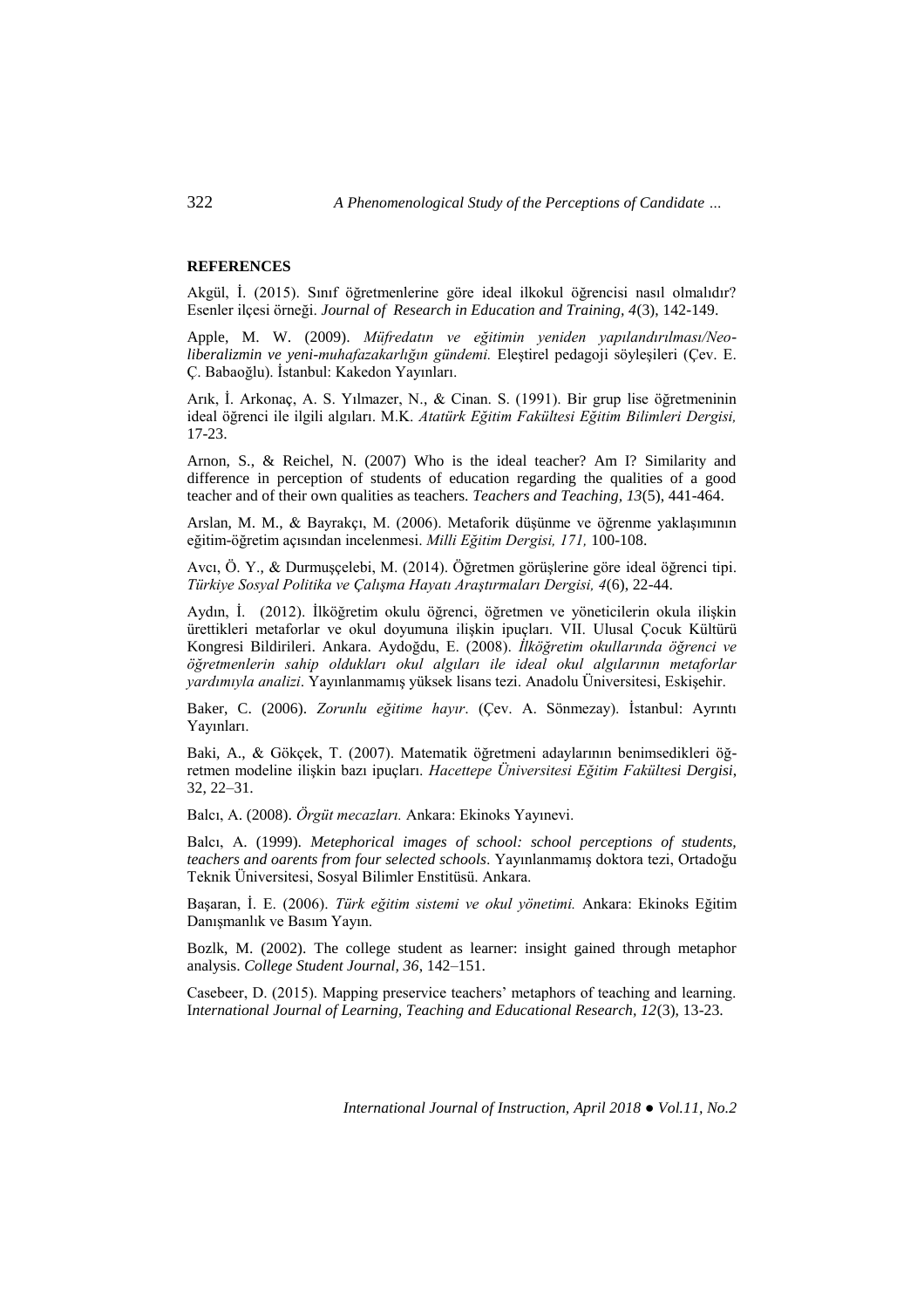Cerit, Y. (2008). Öğrenci, öğretmen ve yöneticilerin okul yöneticisi kavramı ile ilgili metaforlara ilişkin görüşleri. *Eğitim ve Bilim, 33*(147), 3-12.

Erdem, A. R. (2013). Öğrenci hizmetlerinin yönetimi. İçinde Sarpkaya, R. *Türk eğitim sistemi ve okul yönetimi (ss. 247-284).* Ankara: Anı Yayıncılık.

Freire, P. (2016). *Ezilenlerin pedagojisi.* (Çev. D. Hattatoğlu & E. Özbek). İstanbul: Ayrıntı Yayınları.

Giroux, H. A. (2007). *Eleştirel pedagoji ve neoliberalizm.* (Çev. B. Baysal). İstanbul: Kalkedon yayınları.

Gültekin, M. (2015). İlköğretim öğrencilerinin ideal öğretmen algısı. *Electronic Turkish Studies, 10*(11), 725-756.

Hoy, W. K., & Miskel, C. G. (2010). *Eğitim Yönetimi Teori, Araştırma ve Uygulama (Çev. Edt. Turan, S.).* Ankara: Nobel Yayın Dağıtım.

Işıkoğlu, N. (2005). Eğitimde nitel araştırma. *Eğitim Araştırmaları, 20*, 158-165.

Kostenius, C. (2011). Picture this—our dream school! Swedish schoolchildren sharing their visions of school. *Childhood, 18*(4), 509–525.

Kozikoğlu, İ. (2017). Prospective teachers' cognitive constructs concerning ideal teacher qualifications: A phenomenological analysis based on repertory grid technique. *International Journal of Instruction, 10*(3), 63-78.

Leavy, M. A. Mcsorley A. F., & Bote A. L. (2007). An examination of what metaphor construction reveals about the evolution of preservice teachers' beliefs about teaching and learning. *Teaching and Teacher Education,* 23, 1217-1233.

Martínez, M. A. Sauleda, N., & Huber, G. L. (2001). Metaphors as blueprints of thinking about teaching and learning. Teaching and Teacher Education, 17, 956-977.

Milli Eğitim Temel Kanunu (2009). on 20.11.2013 retrieved from [http://personel.meb.gov.tr/daireler/mevzuat/mevzuatlar/milli\\_egitim\\_temel\\_kanunu\\_173](http://personel.meb.gov.tr/daireler/mevzuat/mevzuatlar/milli_egitim_temel_kanunu_1739.pdf) [9.pdf](http://personel.meb.gov.tr/daireler/mevzuat/mevzuatlar/milli_egitim_temel_kanunu_1739.pdf)

Osler, A. (2010). *Students' perspectives on schooling.* New York: Open University Press.

Özabacı, N., & Acat, B. (2005). Öğretmen adaylarının kendi özellikleri ile ideal öğretmen özelliklerine dönük algılarının karşılaştırılması. *Kuram ve Uygulamada Eğitim Yönetimi,* 42, 211-236.

Özdemir, M. (2012). Examination of high school students' metaphorical school perceptions in terms of various variables. *Education and Science, 37*(163), 96-109.

Özdemir, S., & Akkaya, E. (2013). Genel lise öğrenci ve öğretmenlerinin okul ve ideal okul algılarının metafor yoluyla analizi. *Kuram ve Uygulamada Eğitim Yönetimi, 19*(2), 295-322.